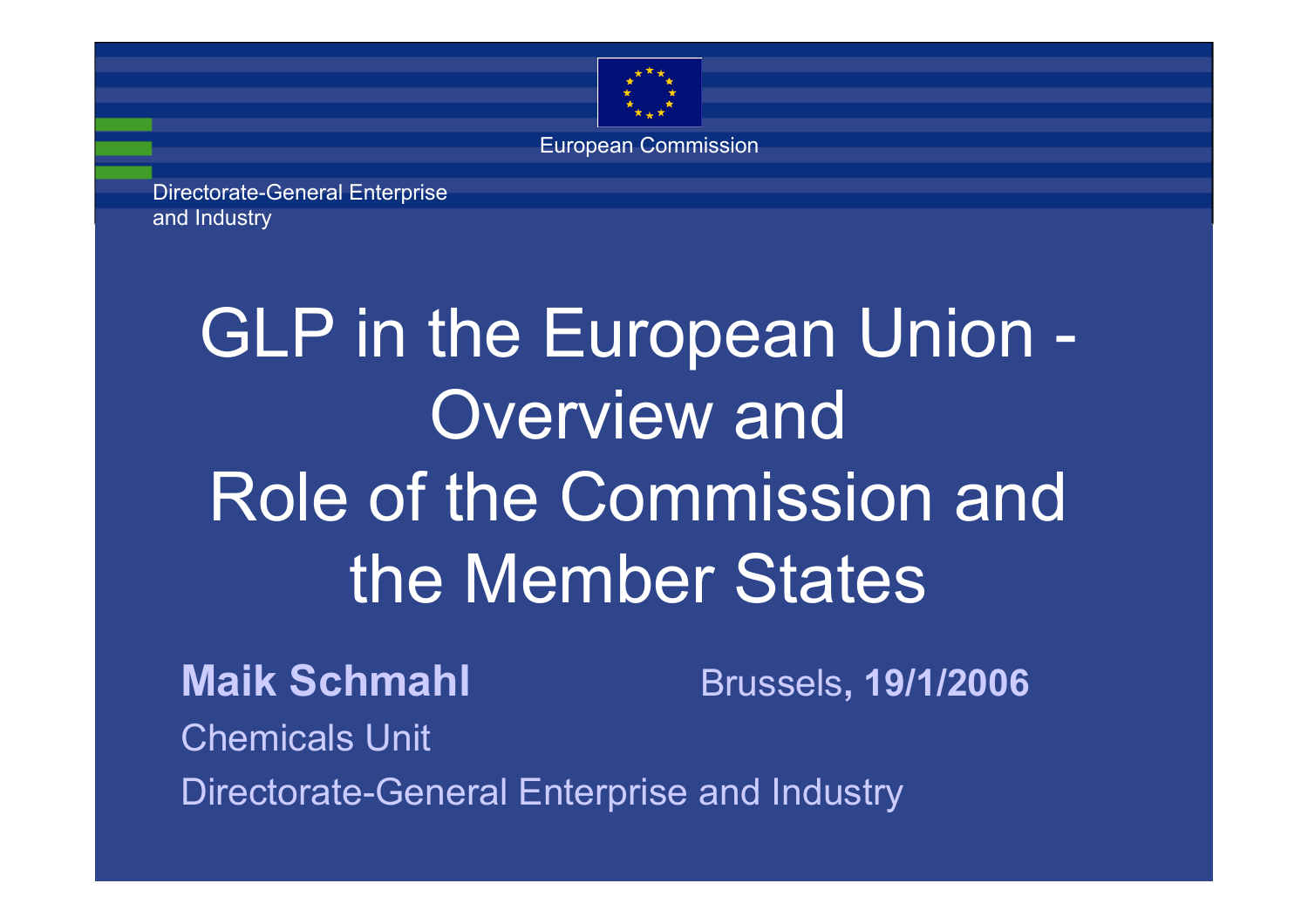

• What is GLP? How has it developed?

• The role of the Member States

• The Role of the European Commission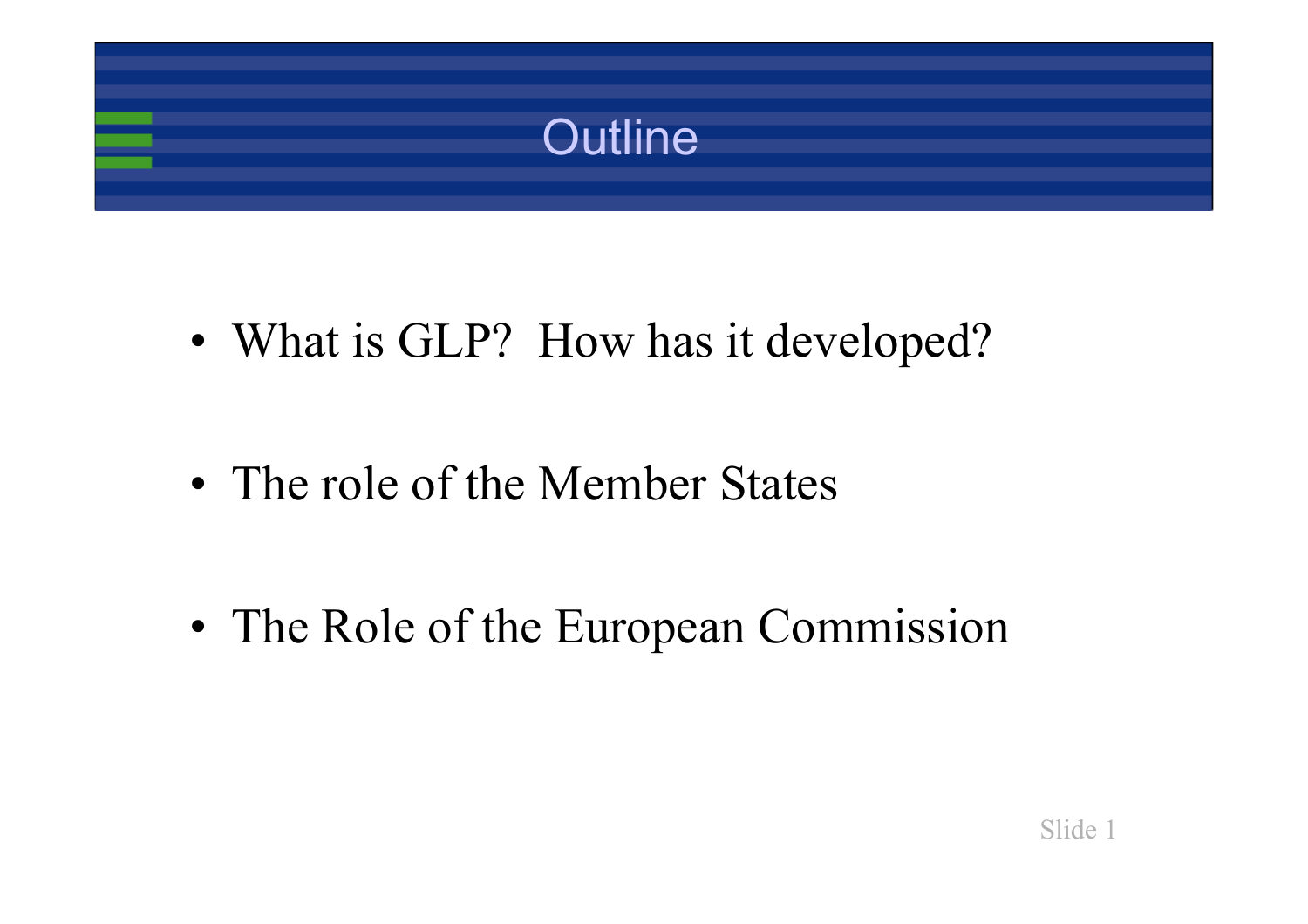## Good Laboratory Practice - Definition:

• **Quality system** concerned with the organisational process and the conditions under which **non-clinical** health and environmental **safety studies** are planned, performed, monitored, recorded, archived and reported.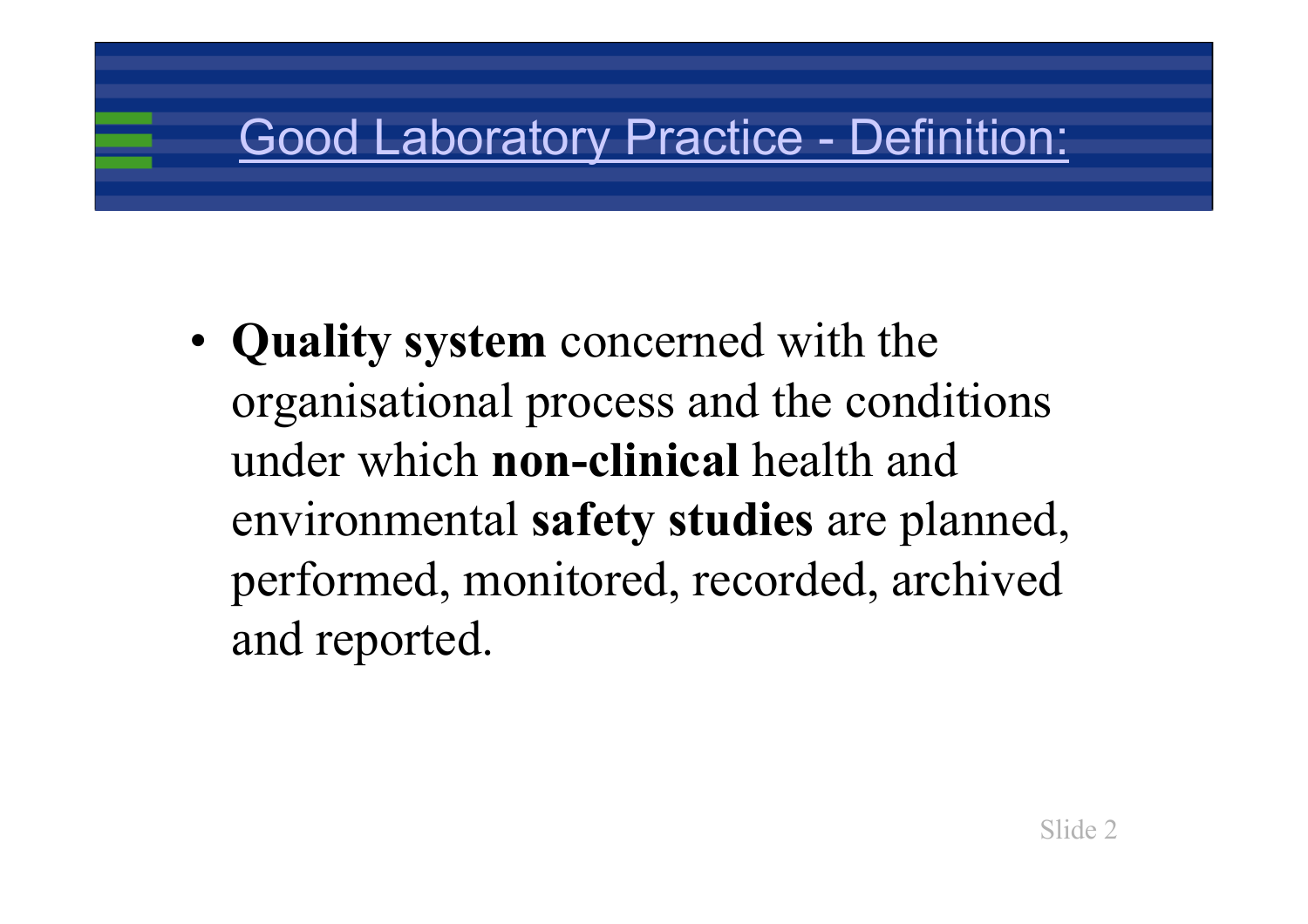## GLP – General Objectives:

- promote the **quality and validity of data** generated in the testing of chemicals
- facilitate their **recognition**
- **protection** of human health and the environment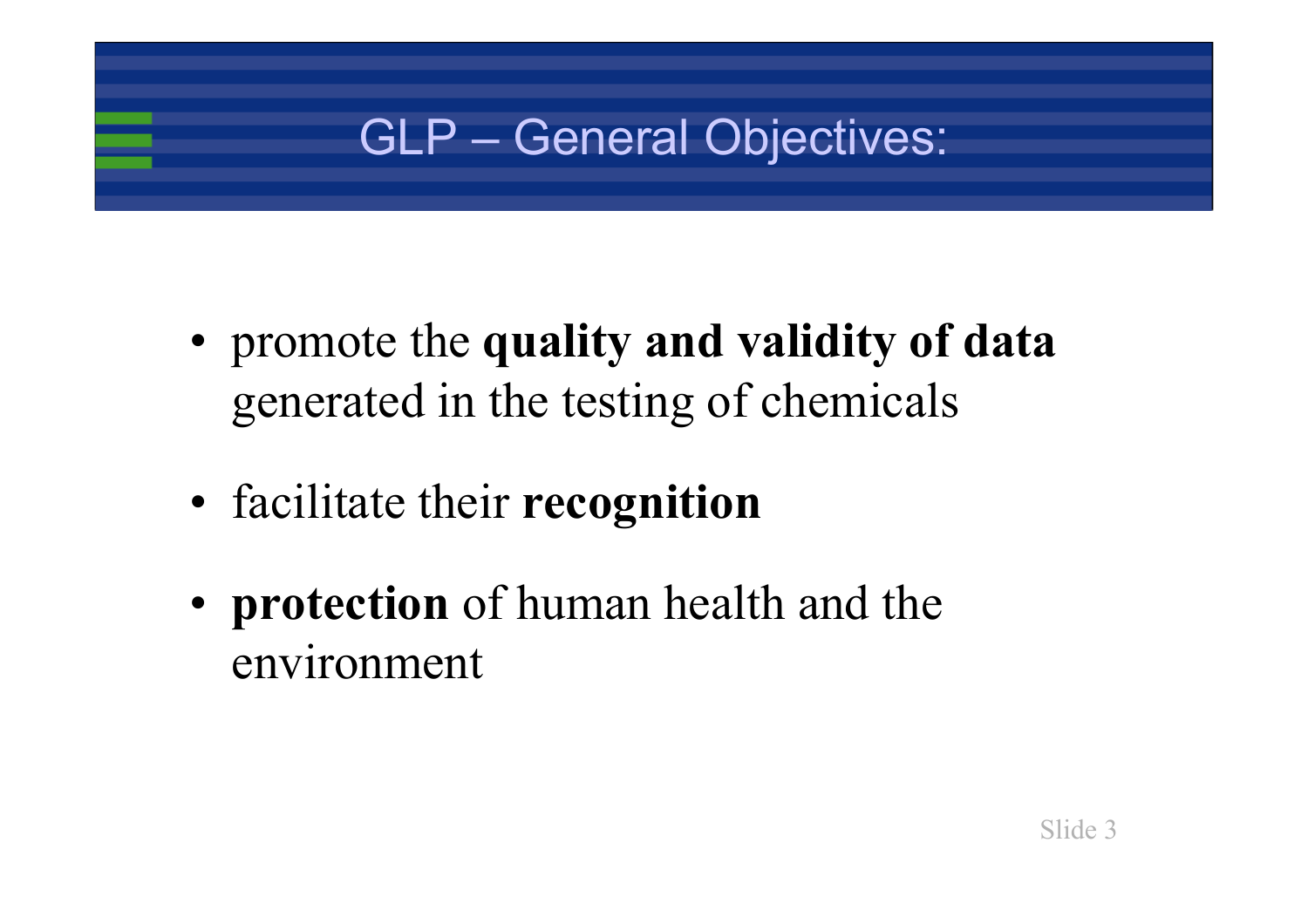## GLP – Detailed Objectives:

- Assurance of quality and validity of test data
- Avoidance of duplicative testing
- Animal welfare
- Time and resource efficiency
- Avoidance of non-tariff barriers to trade

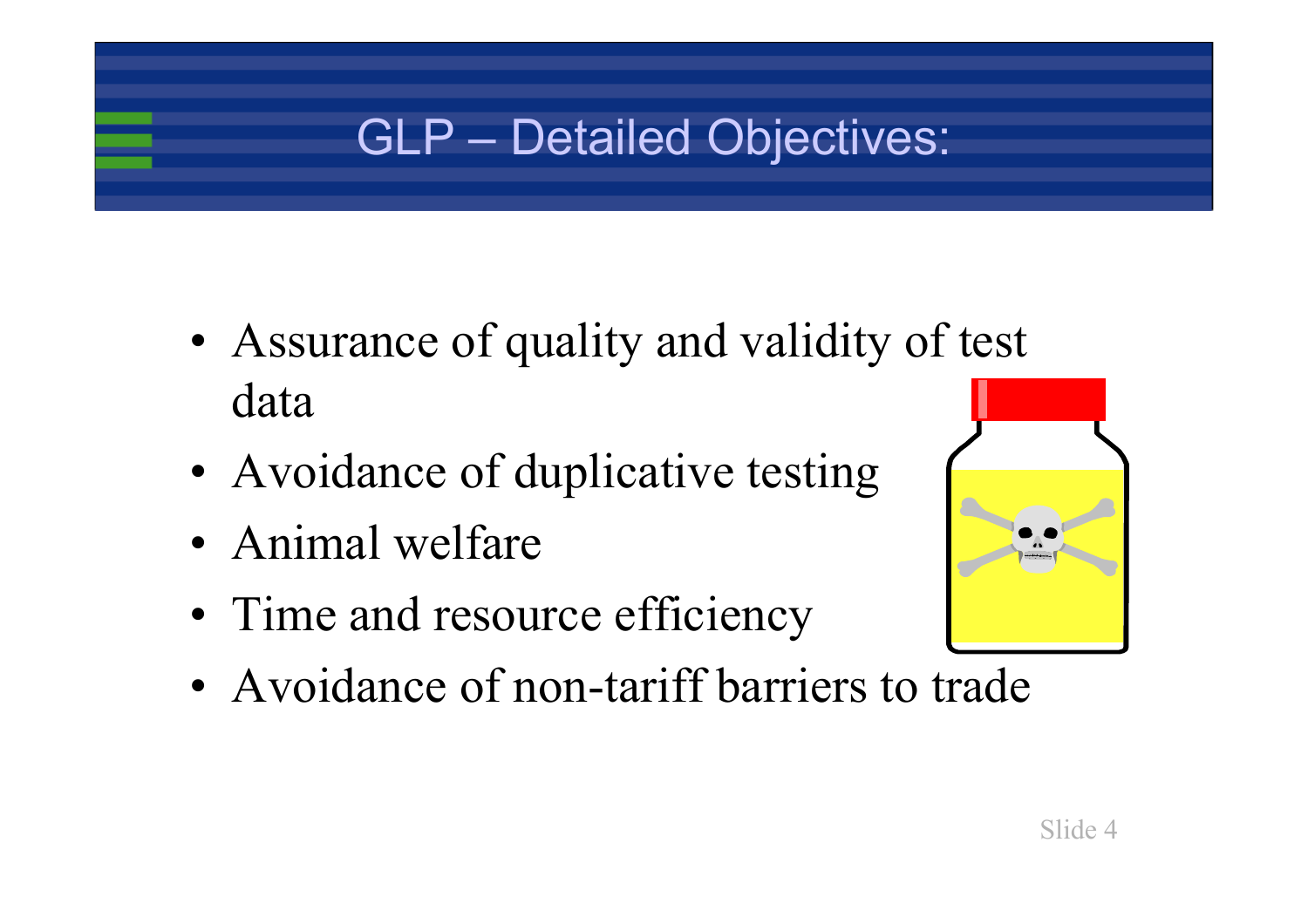

- $\bullet$ **1976 : GLP regulation of FDA on non-clinical laboratory studies**
- •1978 : OECD establishes expert group
- • 1981 : OECD Council Decision on Mutual Acceptance of Data (MAD): GLP-Principles contained in Annex II
- $\bullet$ 1983 : Recommendation concerning compliance monitoring
- •**1987/88 : EU adopts GLP Directives**
- • 1989 : OECD Council Decision-Recommendation on Compliance
	- Guides for Compliance Monitoring Procedures for GLP
	- Guidance for the Conduct of Laboratory Inspections and Study Audits
- • 1995 : REVISED GUIDANCE FOR GLP MONITORING AUTHORITIESFOR COMPLIANCE MONITORING PROCEDURES FOR GOOD LABORATORYPRACTICE (GUIDES) + New expert group on GLP - Principles
- •1997 : Adoption of Revised GLP- Principles
- •**1999 : Amendment of EU GLP Directives following OECD**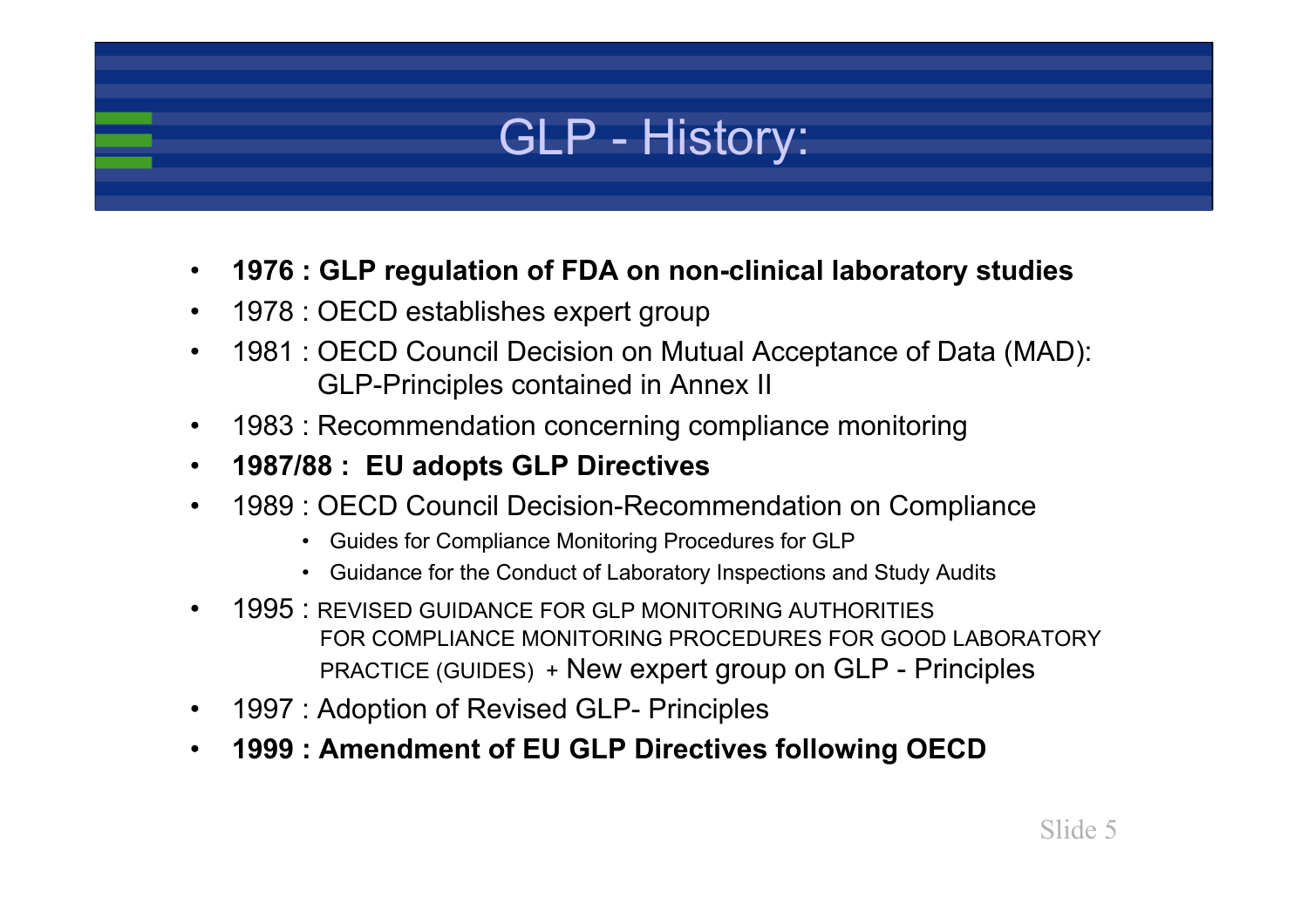## GLP in the EC - Legal Framework

- Directive 2004/10/EC
	- on the harmonisation of laws, regulations and administrative provisions relating to the application of the principles of GLP



- Directive 2004/9/EC
	- on the inspection and verification of GLP
	- = Codified versions of Directive 87/18 EEC and Directive 88/320/EEC + amendments.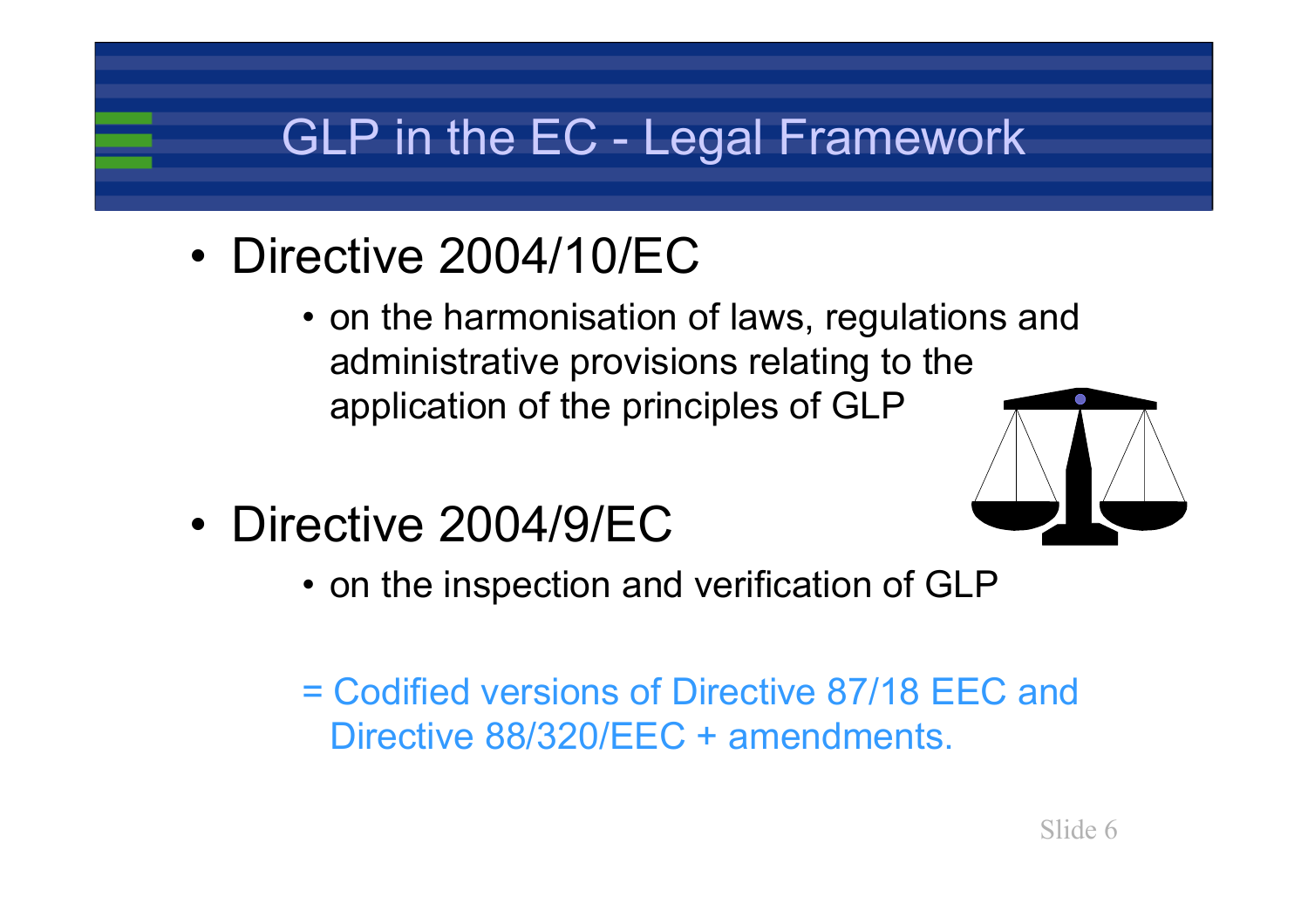## GLP in the EC - Legal Framework

• Internal Market



For Chemicals:

- – Directive 67/548/EEC (classification, packaging and labelling of chemical substances)
- Directive 88/379/EEC (extending testing requirements to all preparations, replaced by Dir. 1999/45/EC)
- – Regulation (EEC) 793/93 (risk assessments of existing substances)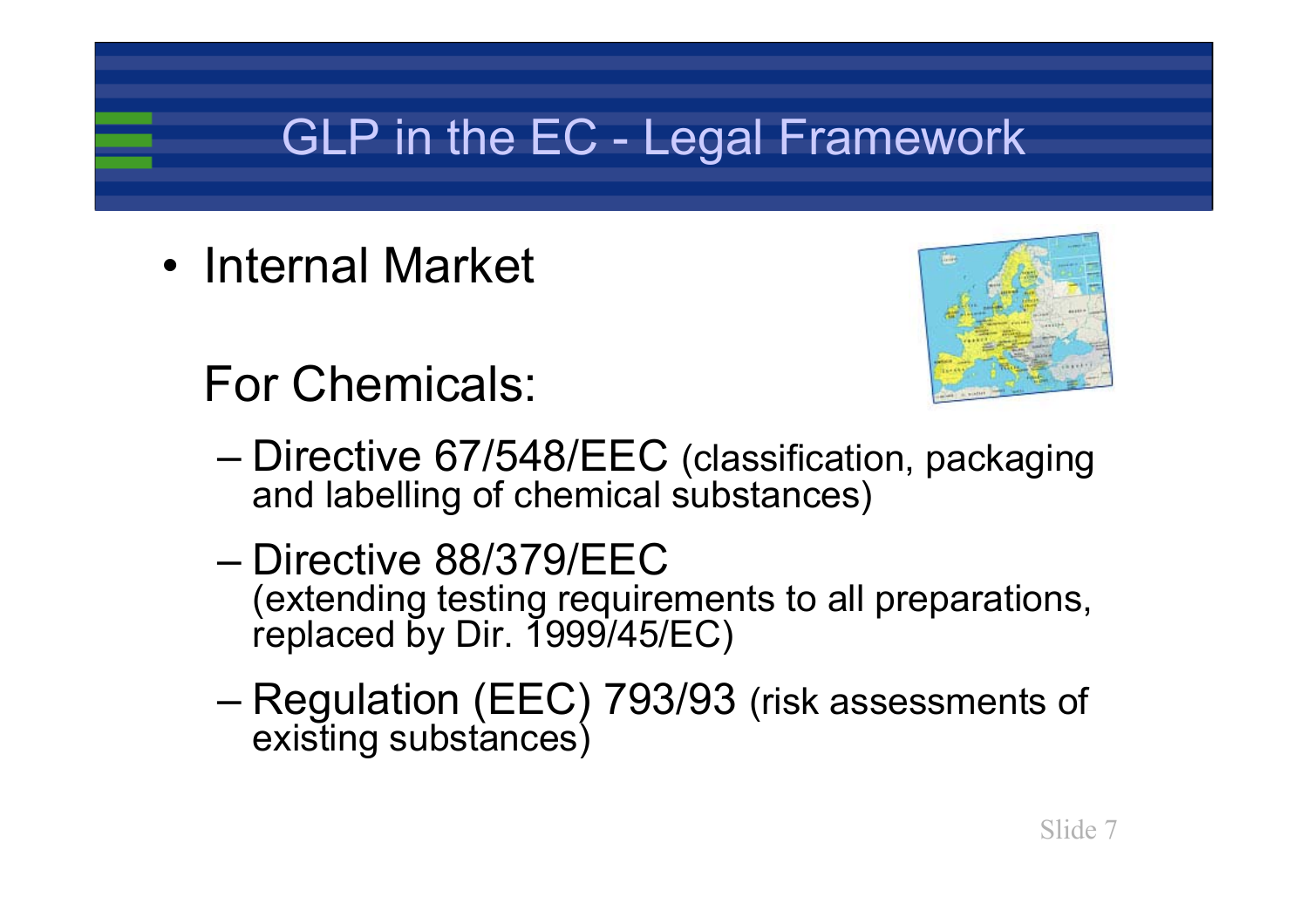## GLP in the EC - Legal Framework

- Internal Market
	- Directives for special chemicals:
		- Medicinal Products (Directive 2001/83/EC amended by 2003/63/EC)
		- Veterinary Medicinal Products (Directive 2001/82/EC )
		- Plant Protection Products (91/414/EEC)
		- Biocides (98/8/EC)
		- Feed Additives (87/153/EEC)
		- Food Additives (89/397/EEC; 93/99/EEC)
		- $\overline{\text{Cosmetics}}$  (76/768/EEC, 93/35/EEC as amended)
- External Trade Implications : Art. 133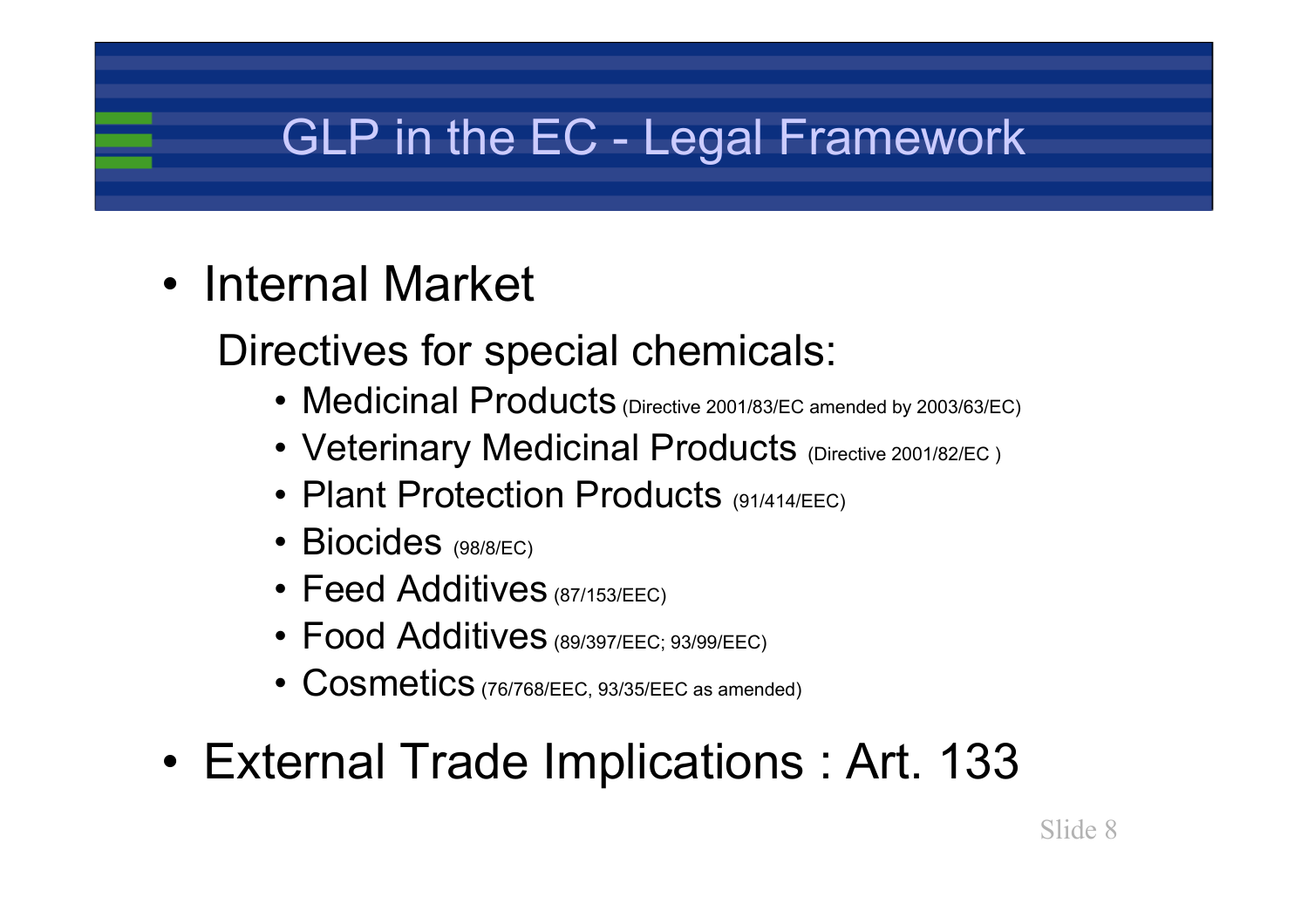### GLP: Role of the Member States

## Practical implementation of GLP Principles and compliance monitoring:

- –adoption of necessary legal measures
- – creation of national compliance programmes
- –inspections and study audits
- –annual reports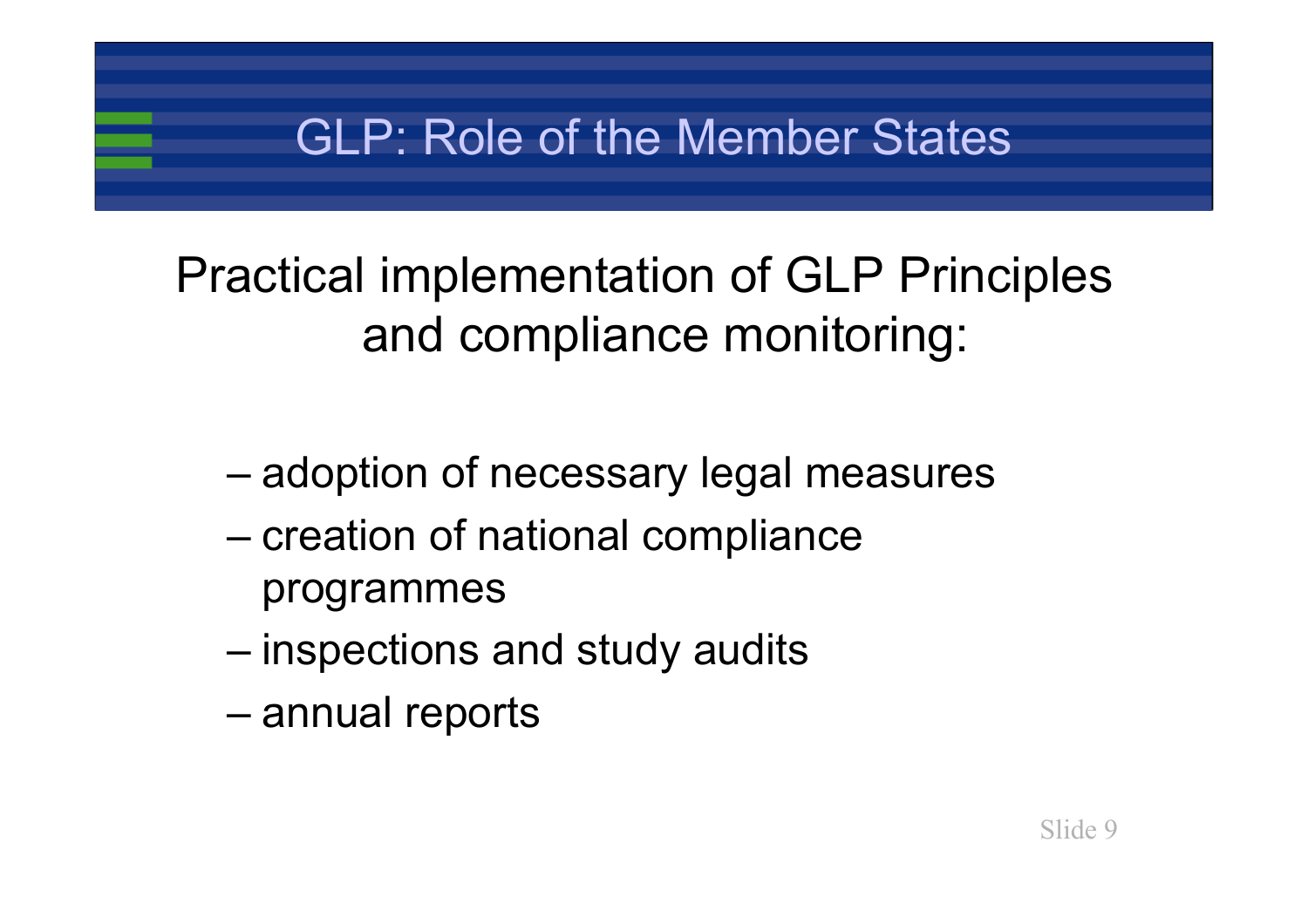### GLP: Role of the Member States

## **Article 3.1 of Directive 2004/10/EC:**

Member States shall adopt the measures necessary for verification of compliance with the principles of good laboratory practice. These measures shall include, in particular, **inspections and study checks in accordance with the recommendations of the OECD** in this area.

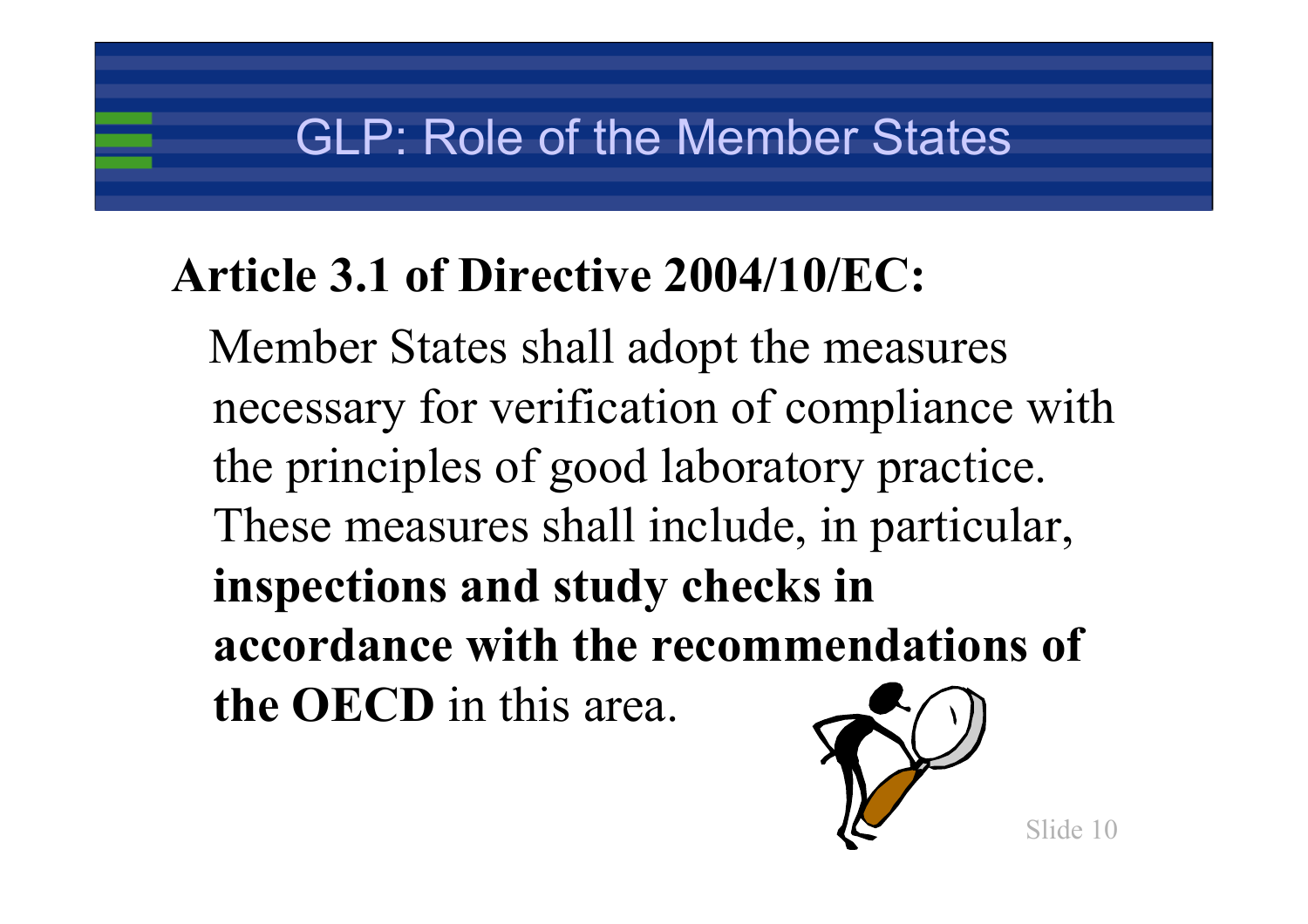### GLP: Role of the Member States

#### – Acceptance of data from other MS

#### –Co-operation in OECD

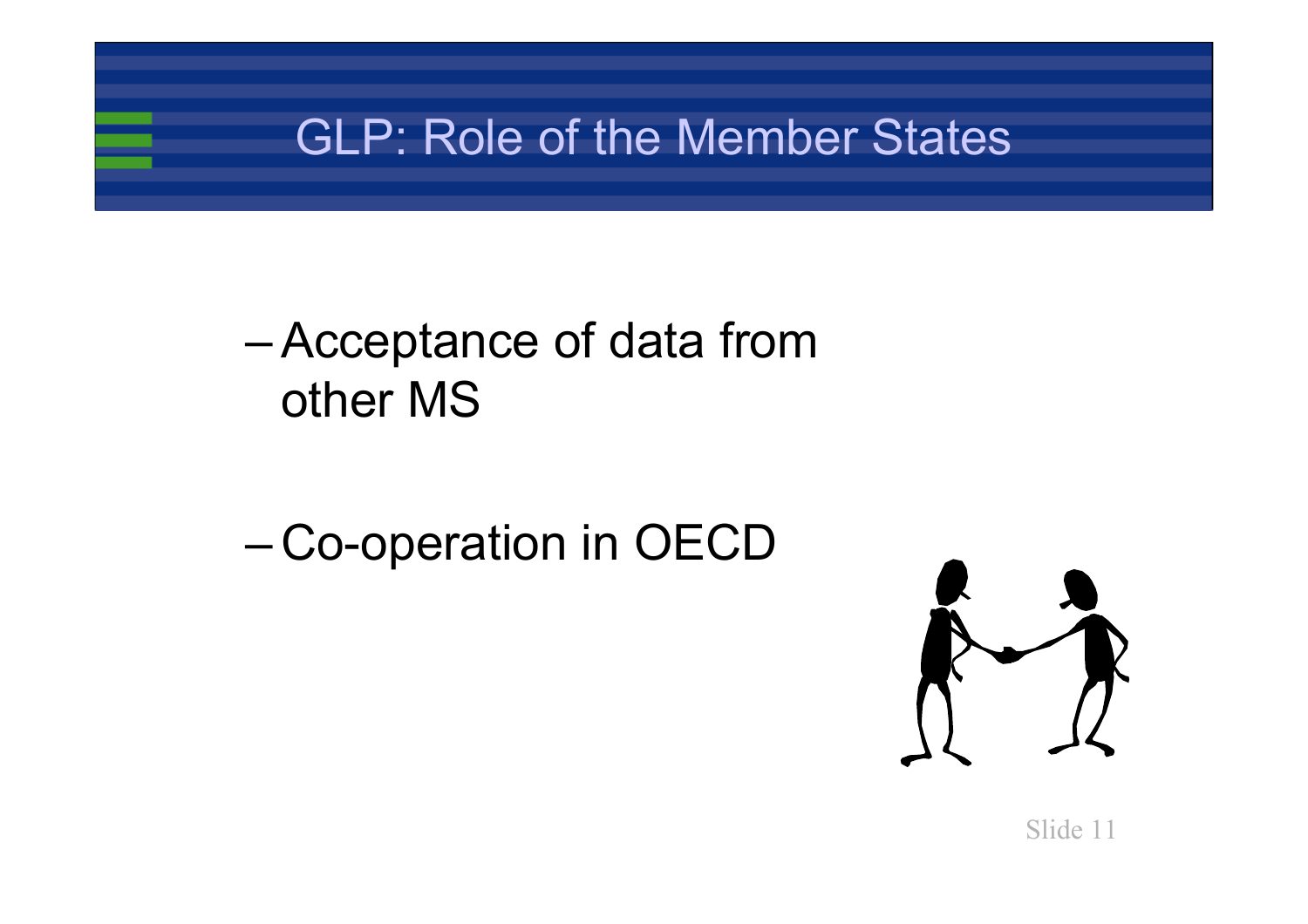## GLP in the EU - Practicalities

## Role of the Commission inside the EU:

- – ensure uniform application of the GLP principles and compliance monitoring in all Member States
- –facilitate acceptance of data among MS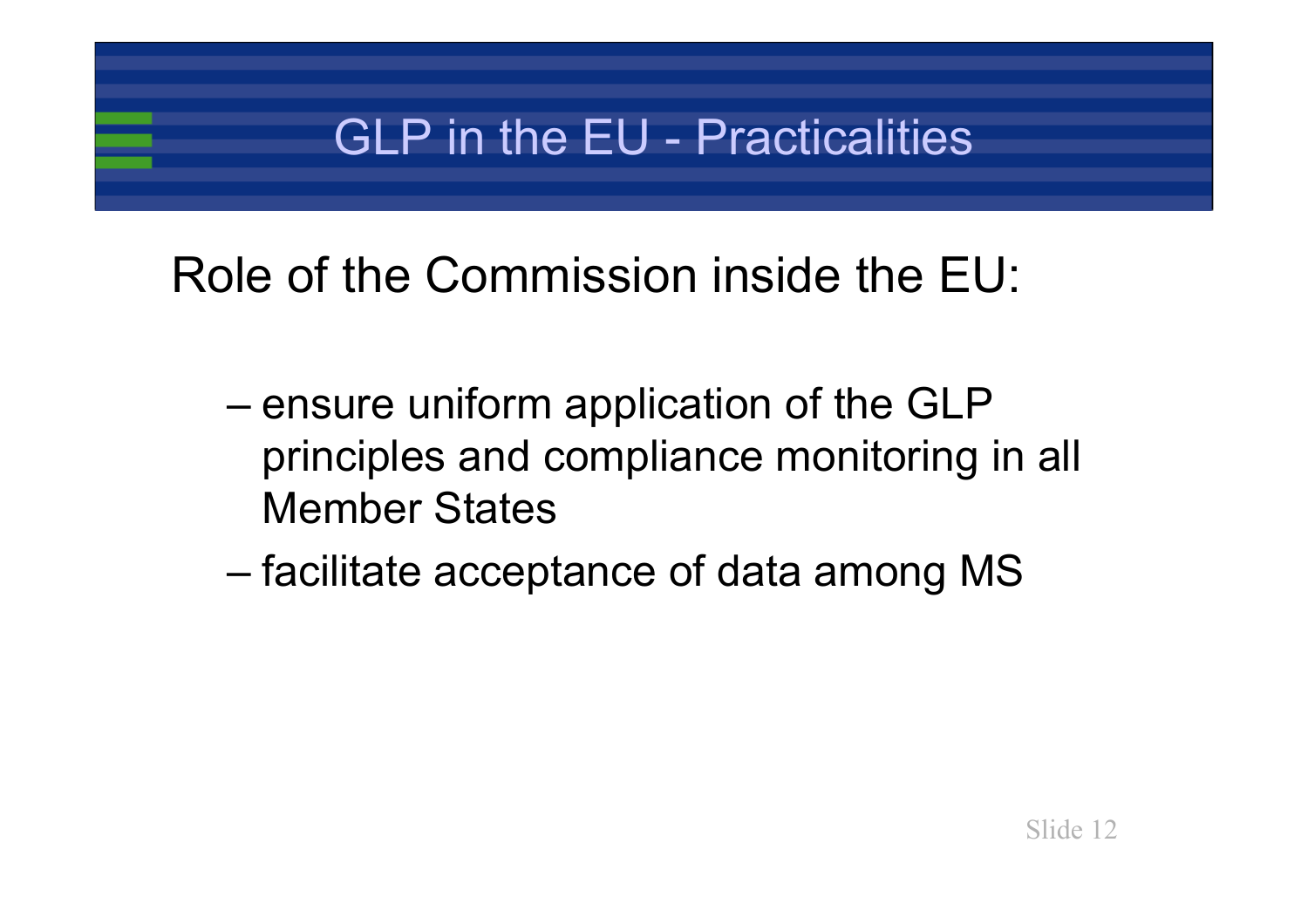### GLP - Role of the Commission inside the EU

#### **What we do to achieve this:**

- Regular meetings of Member State experts in the Working Group on Good Laboratory Practice
- Management of lists of inspected laboratories (CIRCA website)
- Build up contacts between receiving authorities and monitoring authorities (e.g. EMEA)
- Specific exercises for confidence building: evaluation visits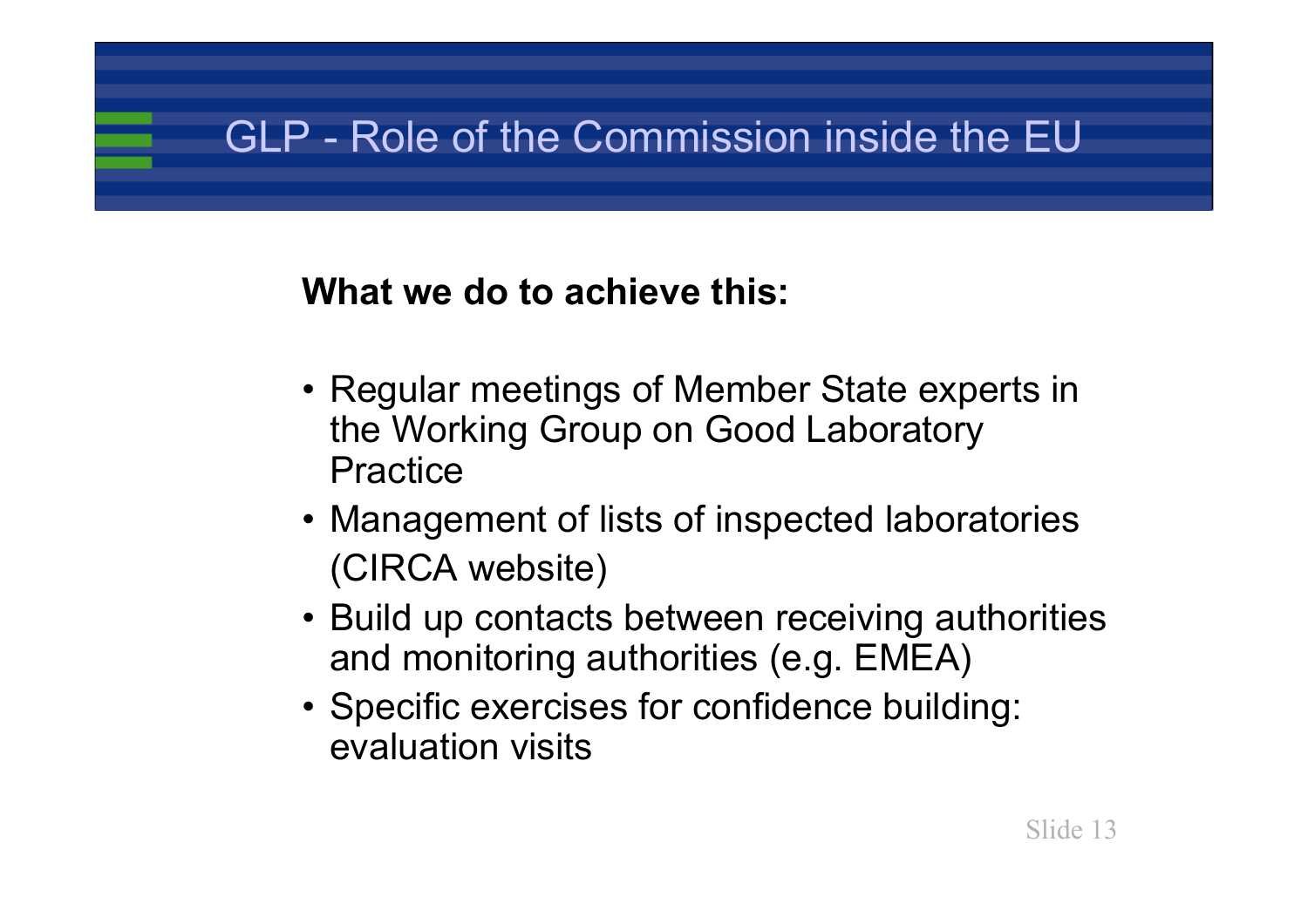### The GLP web site

#### http://europa.eu.int/comm/enterprise/chemicals/legislation/glp/index\_en.htm

|                                                            | <sup>3</sup> EUROPA - European Commission - Enterprise & Industry - Chemicals - Legislation - GLP - Microsoft I |                                                                                                 |
|------------------------------------------------------------|-----------------------------------------------------------------------------------------------------------------|-------------------------------------------------------------------------------------------------|
| Edit<br>Favorites<br>File<br>View                          | Tools<br>Help                                                                                                   | 7.                                                                                              |
| e<br>Back *                                                | $\bigotimes$ Favorites $\bigotimes$<br>为自信会<br>l٤<br> ≂                                                         |                                                                                                 |
| Address                                                    | http://europa.eu.int/comm/enterprise/chemicals/leqislation/qlp/index_en.htm                                     | $\rightarrow$<br>$\Box$ Go<br>Links <b>Google</b><br>$\checkmark$                               |
|                                                            |                                                                                                                 | <b>Important legal notice</b><br>ㅅ                                                              |
|                                                            | <b>Enterprise and Industry</b>                                                                                  | English<br>$\checkmark$                                                                         |
|                                                            | EUROPA > European Commission > Enterprise & Industry > Chemicals > Legislation > GLP                            | <b>Contact   Search</b><br>What's new?   Site map   Index   Information   FAQ   About this site |
|                                                            |                                                                                                                 |                                                                                                 |
|                                                            | <b>CHEMICALS</b>                                                                                                |                                                                                                 |
|                                                            |                                                                                                                 |                                                                                                 |
|                                                            |                                                                                                                 |                                                                                                 |
| <b>Chemicals overview</b>                                  | <b>GOOD LABORATORY PRACTICE</b>                                                                                 |                                                                                                 |
| <b>Activities:</b>                                         | Mhat is GLP?                                                                                                    |                                                                                                 |
| <b>Sustainable development</b><br>Ind. competitiveness     |                                                                                                                 |                                                                                                 |
| <b>Calls for tender</b><br><b>Studies</b>                  | $\blacktriangleright$ European legislation                                                                      |                                                                                                 |
| <b>Conferences</b><br><b>Enlargement</b>                   | GLP Directives                                                                                                  |                                                                                                 |
|                                                            | <b>Product oriented Directives</b>                                                                              |                                                                                                 |
| <b>Legislation:</b><br><b>Market restrictions</b>          | Mutual acceptance of data                                                                                       |                                                                                                 |
| <b>Dangerous preparations</b><br><b>Safety data sheets</b> | $\blacktriangleright$ Contact points                                                                            |                                                                                                 |
| <b>Good lab practice</b><br><b>Fertilizers</b>             |                                                                                                                 |                                                                                                 |
| <b>Detergents</b>                                          | <b>European Commission</b><br>OECD                                                                              |                                                                                                 |
| <b>Drug precursors</b><br><b>Explosives</b>                | Associations and federations                                                                                    |                                                                                                 |
| <b>Derogations</b>                                         | National authorities                                                                                            |                                                                                                 |
| Information:<br><b>REACH</b>                               | $\blacktriangleright$ Practical implementation                                                                  |                                                                                                 |
| <b>Databases</b>                                           |                                                                                                                 |                                                                                                 |
| <b>Useful links</b><br><b>Site map</b>                     | Implementation of the GLP Directives in the European states                                                     |                                                                                                 |
| <b>Search</b>                                              | Inspected test facilities                                                                                       |                                                                                                 |
| e                                                          |                                                                                                                 | Local intranet                                                                                  |
| <b><i>Fastart</i></b>                                      | 西亚乡区亲国会<br>C Inbox - Microsoft<br>EUROPA - Europ                                                                | Sic Watch - Infor<br>$\bigcirc$ $\blacksquare$ $\bigvee$ 14:07<br>B Microsoft Power             |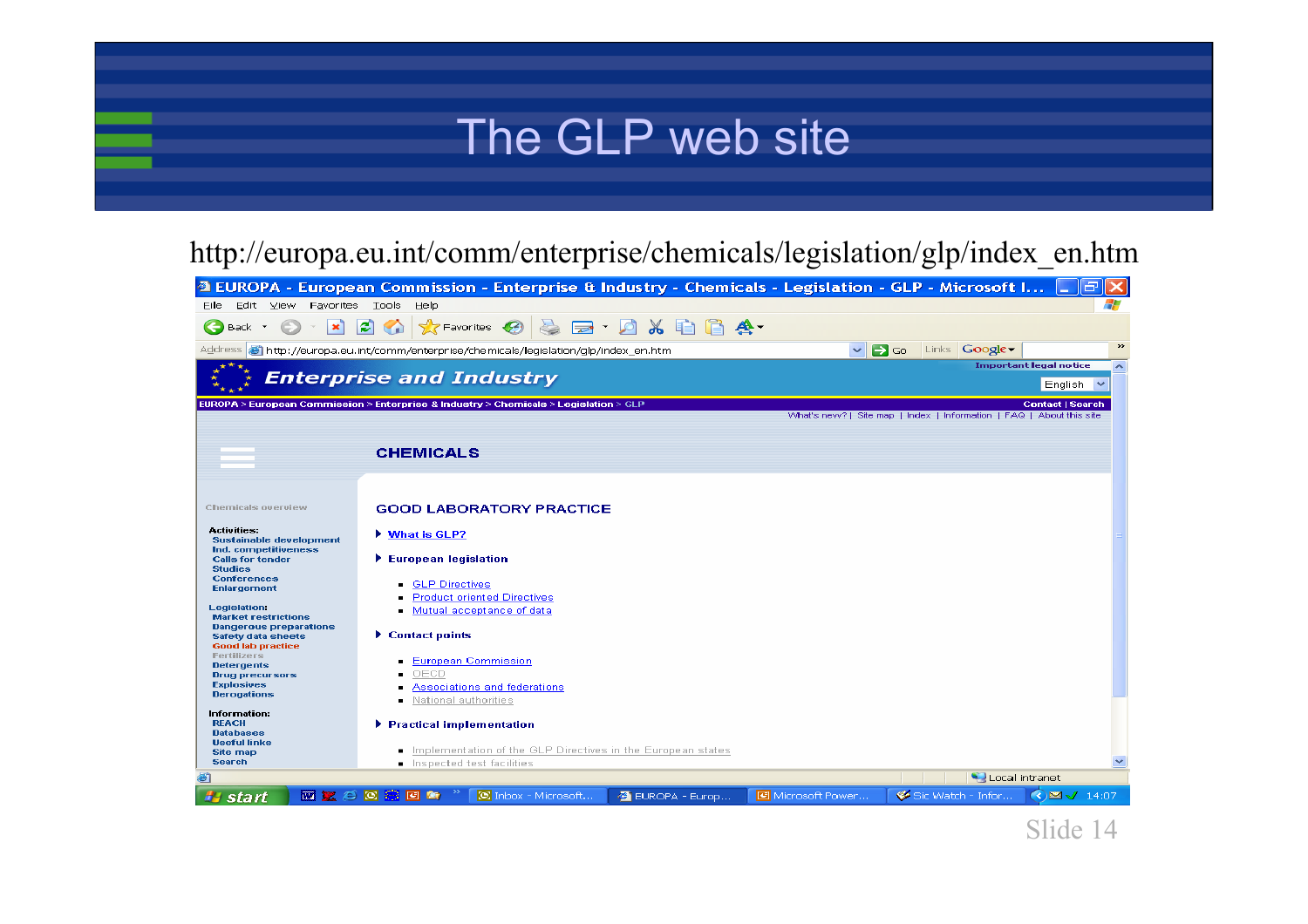### The password-protected CIRCA web site

| <sup>2</sup> CIRCA - Communication & Information Resource Centre Administrator - Microsoft Internet Explorer  [                                                                                                                                                                                                                                                                           |              |                |                          |                          |                     |         |                                                  |                                           | 16                 |
|-------------------------------------------------------------------------------------------------------------------------------------------------------------------------------------------------------------------------------------------------------------------------------------------------------------------------------------------------------------------------------------------|--------------|----------------|--------------------------|--------------------------|---------------------|---------|--------------------------------------------------|-------------------------------------------|--------------------|
| Edit View Favorites Tools Help<br>Eile                                                                                                                                                                                                                                                                                                                                                    |              |                |                          |                          |                     |         |                                                  |                                           |                    |
| $\begin{picture}(150,10) \put(0,0){\line(1,0){10}} \put(15,0){\line(1,0){10}} \put(15,0){\line(1,0){10}} \put(15,0){\line(1,0){10}} \put(15,0){\line(1,0){10}} \put(15,0){\line(1,0){10}} \put(15,0){\line(1,0){10}} \put(15,0){\line(1,0){10}} \put(15,0){\line(1,0){10}} \put(15,0){\line(1,0){10}} \put(15,0){\line(1,0){10}} \put(15,0){\line($<br>$\bigodot$ Back $\cdot$ $\bigodot$ |              |                |                          |                          |                     |         |                                                  |                                           |                    |
| Address <b>&amp;</b> http://forum.europa.eu.int/Members/irc/enterprise/glb/library                                                                                                                                                                                                                                                                                                        |              |                |                          |                          | $\vee$ $\Box$ Go    |         | Links <b>Google</b>                              |                                           | $\gg$              |
| <b>DIRECTORY</b><br><b>NEWSGROUPS</b><br><b>LIBRARY</b><br> =   <del>=</del>   ≛  古  ⇔  ∻  見 <br>図<br>b.<br>l'el<br>XID<br>Library > Top                                                                                                                                                                                                                                                  | <b>EMAIL</b> |                | <b>HELP</b>              |                          |                     |         | <b>ENTERPRISE:Good Laboratory Practice</b>       | <b>Sign Out</b>                           | $\curvearrowright$ |
| <b>Abstract: Top library section</b>                                                                                                                                                                                                                                                                                                                                                      |              |                |                          |                          |                     |         | <b>Contents:</b> 7 Subsection(s) - 0 document(s) |                                           |                    |
| List items containing<br>in Any Field<br>$\checkmark$                                                                                                                                                                                                                                                                                                                                     |              |                |                          |                          |                     |         |                                                  |                                           |                    |
|                                                                                                                                                                                                                                                                                                                                                                                           |              |                |                          |                          |                     |         |                                                  |                                           |                    |
| Title+<br>m.                                                                                                                                                                                                                                                                                                                                                                              |              | <b>Items</b>   | <b>Owner</b>             | <b>Size</b>              | <b>Date</b>         | Version | Language                                         |                                           |                    |
| <b>CIRCA Technical Information</b><br>П                                                                                                                                                                                                                                                                                                                                                   |              | 5              |                          |                          |                     |         |                                                  |                                           |                    |
| П<br><b>GENERAL DOCUMENTS (GEN)</b>                                                                                                                                                                                                                                                                                                                                                       |              | 3              |                          |                          |                     |         |                                                  |                                           |                    |
| INSPECTED LABORATORIES (LAB)<br>$\Box$                                                                                                                                                                                                                                                                                                                                                    |              | 3              |                          |                          |                     |         |                                                  |                                           |                    |
| П<br>MEETING DOCUMENTS (MEET)                                                                                                                                                                                                                                                                                                                                                             |              | $\overline{4}$ |                          |                          |                     |         |                                                  |                                           |                    |
| П<br>NOT IN COMPLIANCE NOTIFICATIONS (NICs)                                                                                                                                                                                                                                                                                                                                               |              | 13             |                          |                          |                     |         |                                                  |                                           |                    |
| <b>TF Archiving</b><br>П                                                                                                                                                                                                                                                                                                                                                                  |              | $\mathbf{2}$   |                          |                          |                     |         |                                                  |                                           |                    |
| П<br>The GLP Directives                                                                                                                                                                                                                                                                                                                                                                   |              | $\mathbf{2}$   |                          |                          |                     |         |                                                  |                                           |                    |
| Administration<br><b>Contact Information</b><br><b>User Preferences</b><br>Go.<br><b>Find in this group</b>                                                                                                                                                                                                                                                                               | Comments     |                | <b>Technical Support</b> |                          | <b>IG Home Page</b> |         | Site Map                                         |                                           |                    |
| Local intranet<br>Communication & Information Resource Centre Administrator                                                                                                                                                                                                                                                                                                               |              |                |                          |                          |                     |         |                                                  |                                           |                    |
| $\bigotimes$ Inbox - Microsof<br>西亚乡区等国陆<br><b>start</b>                                                                                                                                                                                                                                                                                                                                  | CIRCA - Comm |                |                          | <b>回</b> Microsoft Power |                     |         | Sic Watch - Info                                 | $\bigotimes$ $\mathbb{Z}$ $\bigvee$ 14:11 |                    |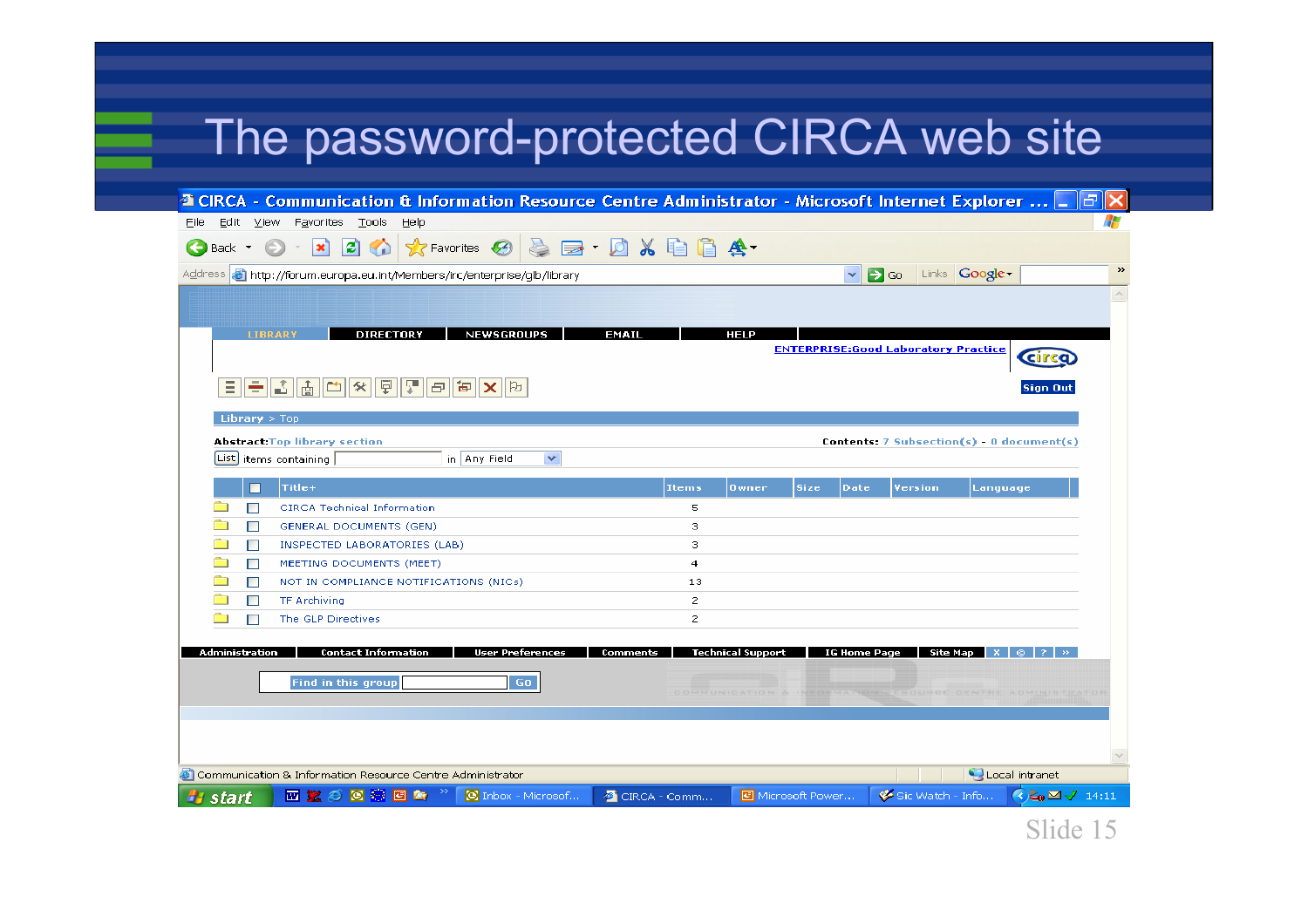## GLP in the EU - Foreign Relations

## Role of the Commission outside the EU:

- – supplement and co-ordinate views of MS in international fora (OECD)
- – correct application of MAD Decision between EU and other OECD countries
- – acceptance of data through formal agreements on Mutual Recognition (MRA) (Japan, Switzerland, Israel)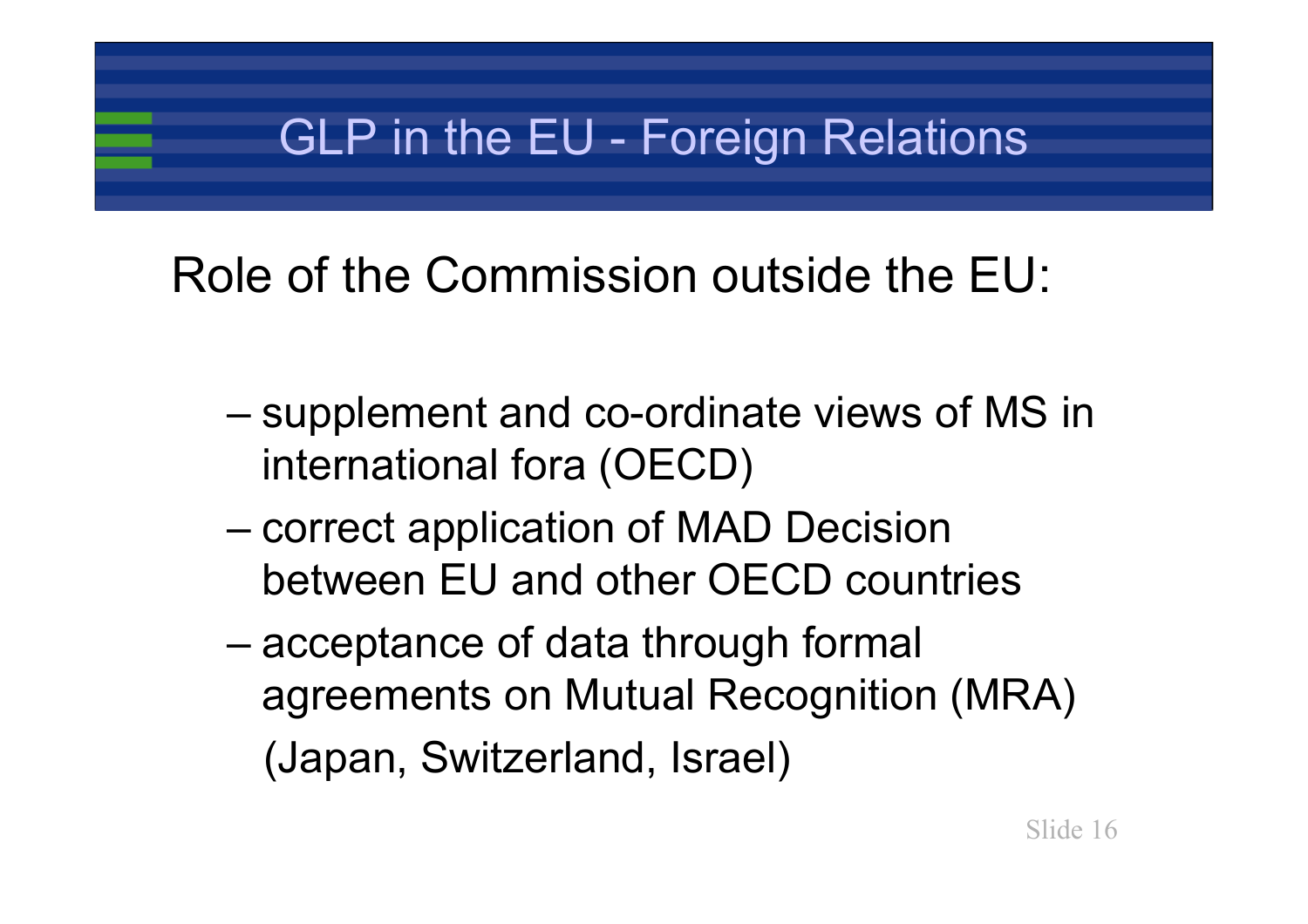## GLP in the EU - Foreign Relations

## OECD:

- The OECD Principles of GLP are an integral part of the 1981 Council Decision on the Mutual Acceptance of Data in the Assessment of Chemicals (revised 1997)
- Countries can have confidence in the quality and rigour of safety tests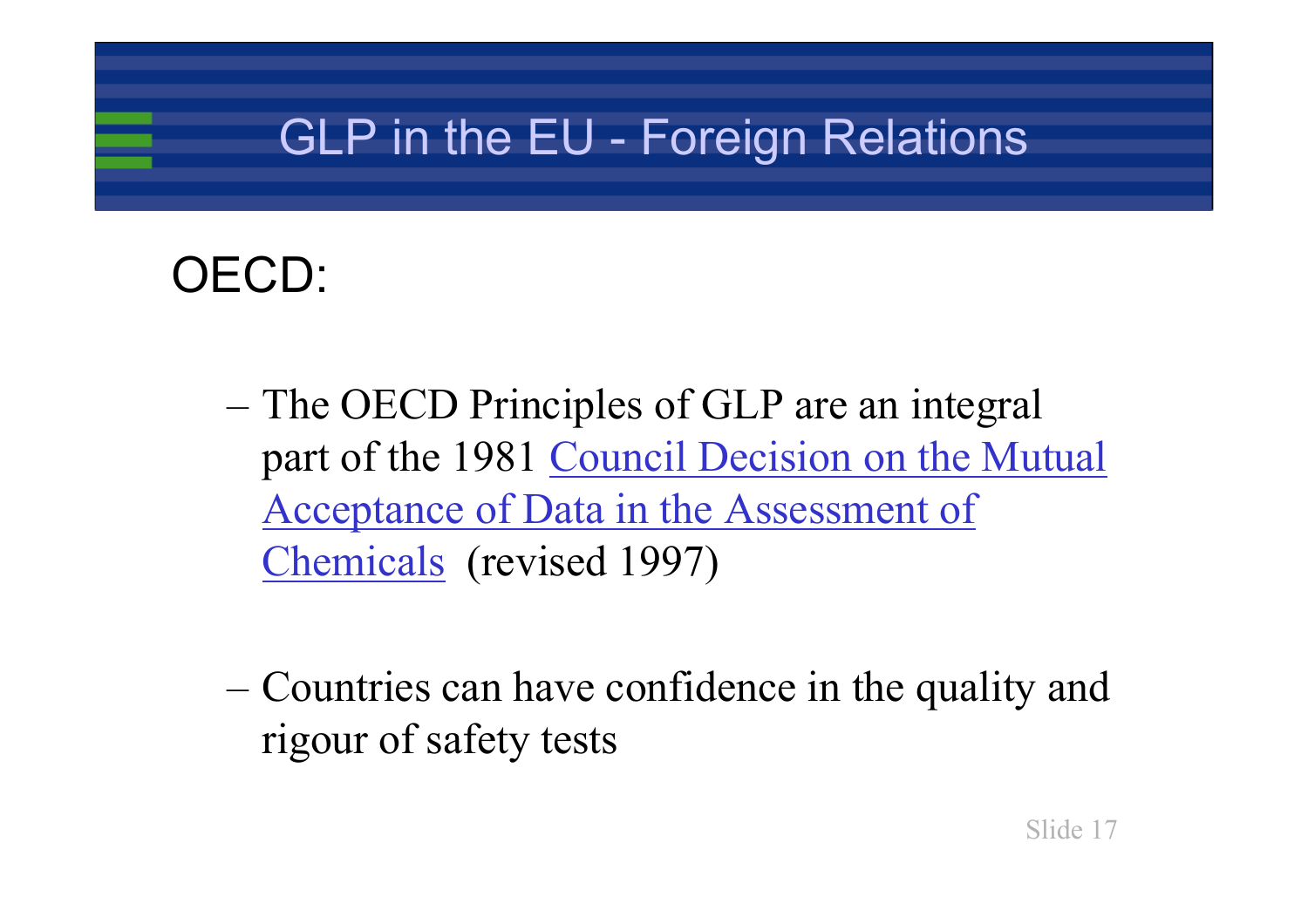## GLP in the EU - Enlargement

## Assistance to enlargement candidate countries and new Member States

- Invitation to GLP working group
- Mutual Joint Visits (Poland)
- Twinnings (e.g. Sweden-Poland)
- Acceptance of data through formal Protocols to the Europe Agreements (PECAs):
	- Hungary, Czech Republic
	- Option for Turkey and Croatia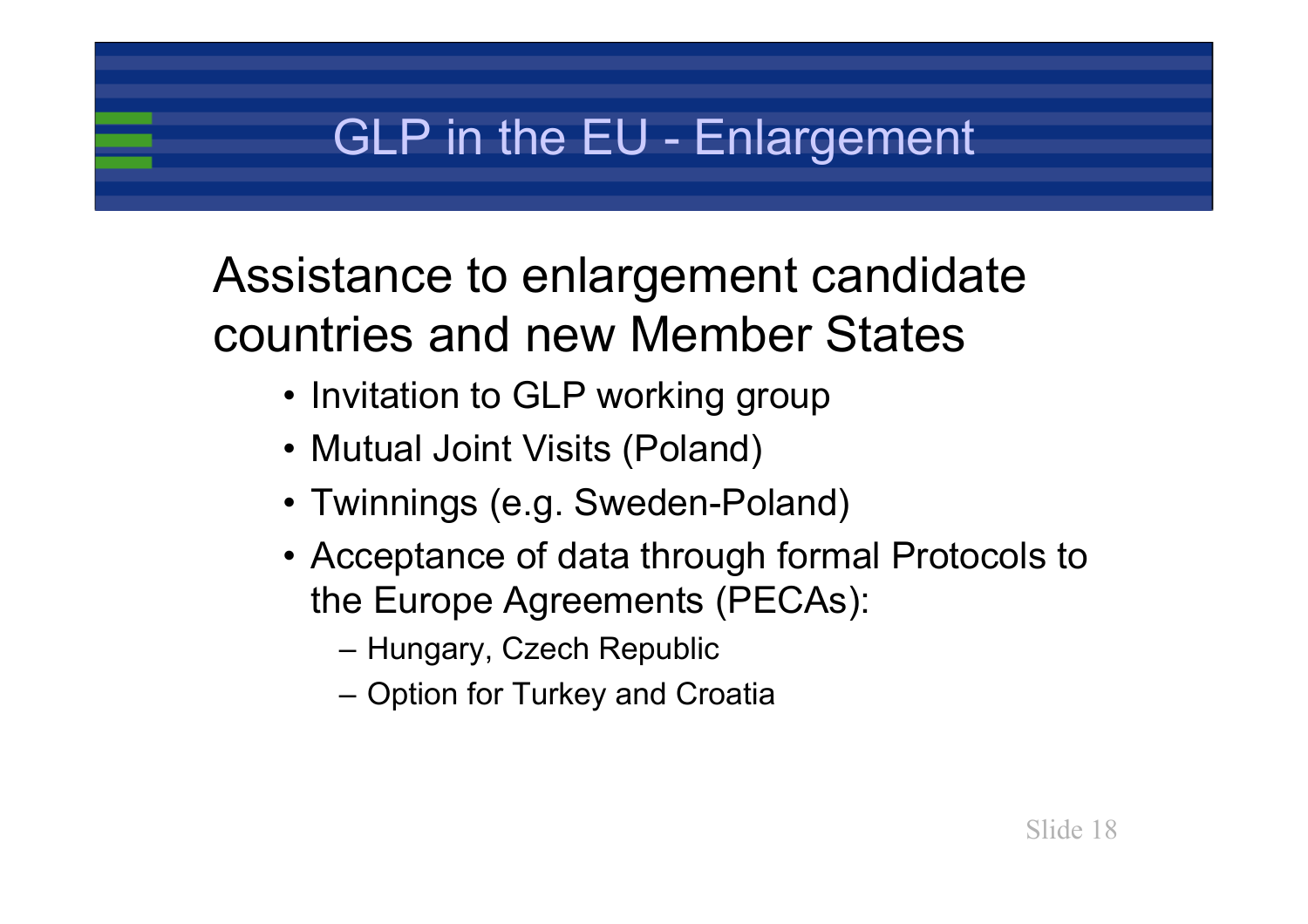## GLP in the EU - Conclusions

- EU has strong interest in effective and correct implementation of GLP in the Member States:
	- –Necessity for Internal Market
	- –High level of protection of Health and Environment
- Commission and MS have their roles in close co-operation
- GLP is there for you (receiving authorities): make use of it!